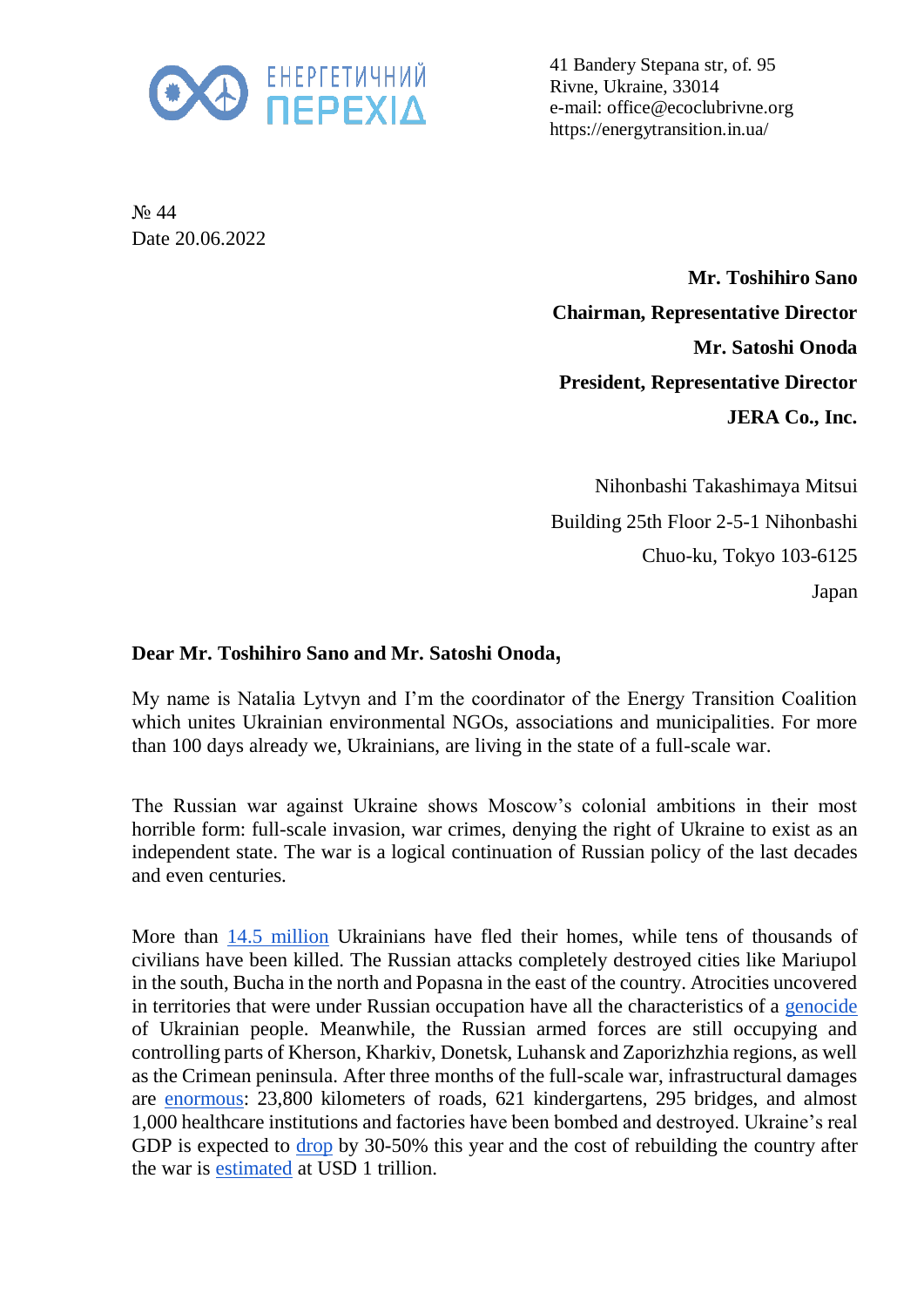## **Japan is financing Russia's war**

Russia's economy is largely funded on fossil fuel exports, with [45%](https://www.iea.org/articles/energy-fact-sheet-why-does-russian-oil-and-gas-matter) of Russia's total federal budget coming from oil and gas sales. Russia's finance minister Anton Siluanov has stated that the additional income from the export of fossil fuels this year will be [spent](https://www.tagesschau.de/newsticker/liveblog-ukraine-samstag-141.html#Mehreinnahmen)  [in part for the "special operation"](https://www.tagesschau.de/newsticker/liveblog-ukraine-samstag-141.html#Mehreinnahmen) in Ukraine. In other words, Putin can run his war only due to his reliance on fossil fuel exports to countries like Japan.

Japanese public and private institutions are deeply entrenched in Russian coal, oil and gas. From 2018 to 2020, Japanese public finance institutions provided \$4.8 billion for fossil fuel projects in Russia<sup>1</sup>. Japan's three largest banks all rank in the [top 15 financiers](https://putin100.org/) of Russian fossil fuel companies as well.

The Centre for Research on Energy and Clean Air  $(CREA)$  estimates<sup>2</sup> that during the first 100 days of Russia's invasion, Japanese firms imported EUR 1.9 billion (JPY 250 billion) worth of fossil fuels from Russia. This sum breaks down into EUR 893 million for LNG, EUR 513 million for coal, and EUR 494 million for oil. Out of all countries, Japan was the largest importer of Russian coal, and the third largest importer of Russian LNG. The country's share of Russia's total exports was over 10% for both coal and LNG.

While we welcome the Japanese government's decision to [ban Russian coal](https://www.spglobal.com/commodityinsights/en/market-insights/latest-news/oil/040822-japan-to-phase-out-russian-coal-imports-with-eye-to-suspend-it-on-g7-pledge-minister) and phase out [Russian oil,](https://www.reuters.com/world/europe/biden-meets-with-g7-leaders-ukraines-zelenskiy-discuss-war-2022-05-08/) we want to note that the phase outs have yet to take place, save for companies such as Eneos and Kyushu Electric Power. Meanwhile, Russian fossil fuels continue to enter Japan.

## **JERA Co., Inc. needs to stop importing ALL Russian fossil fuels**

**On this note, we, Ukrainian environmental NGOs, urge you to ban any and all imports of Russian fossil fuels, including LNG, and divest your interests in Russian fossil fuel companies.** The time to stop profiteering from the pariah state that attacks and kills innocent people is NOW.

We also urge JERA Co., Inc. (JERA) to recognize that fossil fuels in general are prone to geopolitical conflicts and price volatility, and consider investing more in cleaner, safer renewable energy sources going forward. Last month, the Japanese government, [as part of](https://www.env.go.jp/press/files/jp/118111.pdf)  [the G7,](https://www.env.go.jp/press/files/jp/118111.pdf) committed to end new public support for international unabated fossil fuels by the end of this year, and to achieve a predominantly decarbonised electricity sector by 2035, indicating the limited future of fossil fuels.

We know that JERA has during the 100 days of war in Ukraine imported Russian LNG with a value of EUR 146 million (JPY 19.6 billion)<sup>3</sup> with the latest arrival on May 15th. JERA used Kisarazu port for LNG import, which according to CREA was one of the largest

```
3 EUR 1 = JPY 134.47
```
\_\_\_\_\_\_\_\_\_\_\_\_\_\_\_\_\_\_\_\_\_\_\_\_\_\_\_\_\_\_\_\_\_\_\_\_

<sup>&</sup>lt;sup>1</sup> Shift the Subsidies database, Oil Change International.

<sup>&</sup>lt;sup>2</sup>The Centre provided the most recent updated data on request; data sources and methodology are documented here: <https://energyandcleanair.org/financing-putins-war/>